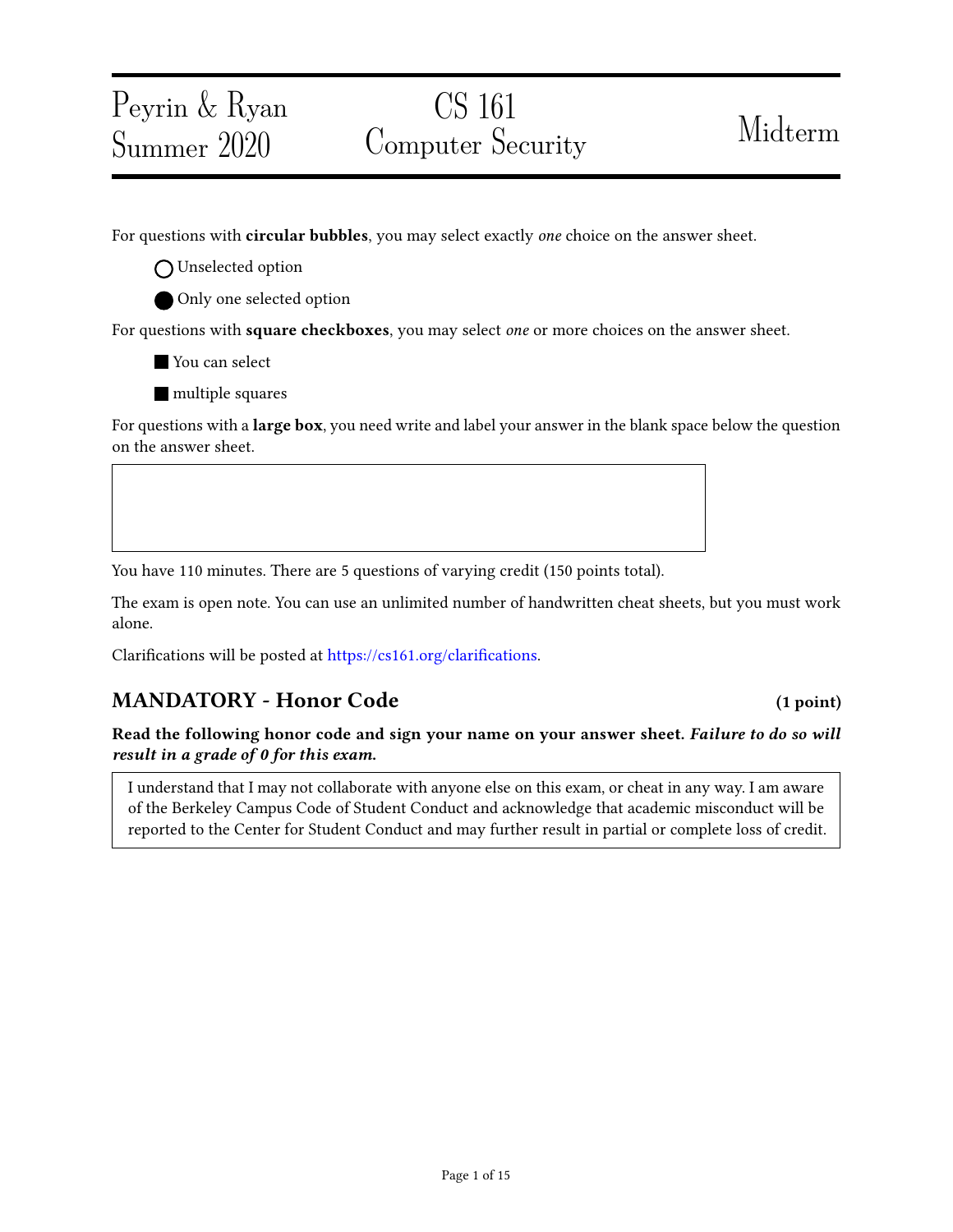### Q1 True/false (34 points)

Each true/false is worth 2 points. This question has 17 subparts.

- Q1.1 TRUE or FALSE: If the discrete-log problem is broken (someone finds a way to efficiently calculate *a* given  $g^a$  mod  $p$ ), ElGamal encryption is no longer secure.
	- $\bigcap$  True  $\bigcap$  False
- Q1.2 TRUE or FALSE: Buffer overflows can occur on the stack and heap, but not in the static section of C memory.
	- $\bigcap$  True  $\bigcap$  False
- Q1.3 True or False: The primary danger of format string vulnerabilities is that they let an attacker write more bytes into a buffer than the buffer has space for.

Q1.4 TRUE OF FALSE: You create a Reddit bot but leave your secret credentials file in your public GitHub repo. You believe this is not a problem because attackers won't look at your Github repo. This is a failure to consider Shannon's Maxim.

|  | O TRUE |  |  |  |
|--|--------|--|--|--|
|--|--------|--|--|--|

Q1.5 True or False: If ASLR is enabled, leaking the address of a stack variable would give an attacker the address of heap variables.

TRUE **CONSTRUE**  $\bigcap$ 

- Q1.6 True or False: All cryptographic hash functions are one-to-one functions.
	- $\bigcap$  True  $\bigcap$  False
- Q1.7 TRUE or FALSE: Alice downloads a certificate for TikTok over a channel that is using encryption based on AES-ECB. She can always verify the validity of the certificate, assuming she has a validated copy of the parent certificate.
	- $\bigcap$  True  $\bigcap$  False
- Q1.8 True or False: Combining two independent detectors in parallel (alert when either detector alerts) is always more effective than combining them in serial (alert when both detectors alert).

 $\bigcap$  True  $\bigcap$  False

- 
- Q1.9 Alice and Bob are communicating through RSA encryption, and both parties are attaching digital signatures to their messages. Alice and Bob each have a public encryption key, a private decryption key, a public verifying key, and a private signature key.

TRUE OF FALSE: If Eve acquires access to **both** Alice and Bob's private signature keys, the communication channel is no longer confidential.

 $O$  FALSE

 $\bigcap$  True  $\bigcap$  False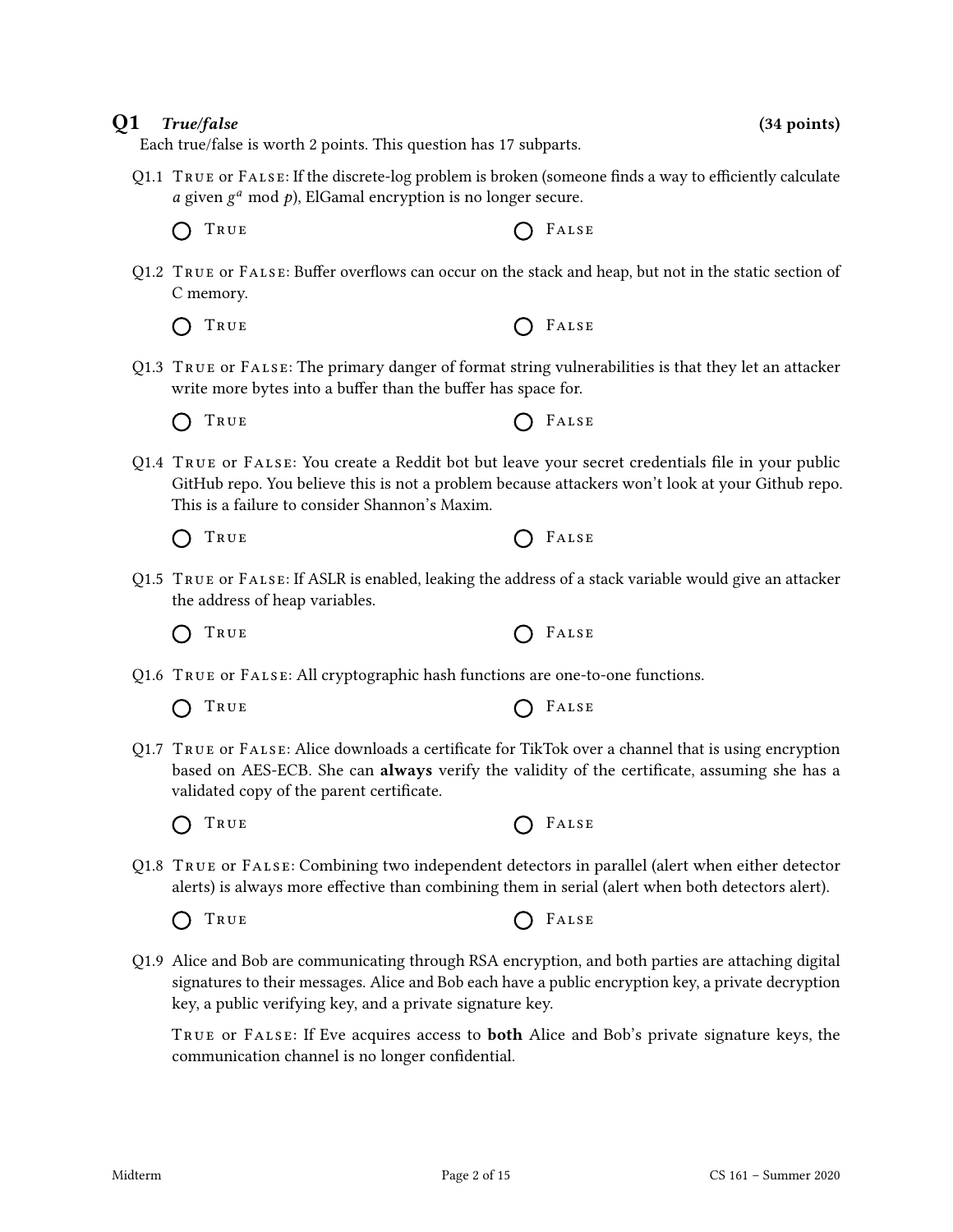| TRUE                                                                                                                                                                                                                                                                  | FALSE |
|-----------------------------------------------------------------------------------------------------------------------------------------------------------------------------------------------------------------------------------------------------------------------|-------|
| Q1.10 TRUE or FALSE: A company requires users to have long, complicated passwords. As a result, some<br>employees write down their passwords on sticky notes to remember them. This is an example of<br>not following the "Security is Economics" security principle. |       |
| TRUE                                                                                                                                                                                                                                                                  | FALSE |
| Q1.11 TRUE or FALSE: If $k$ is a 128 bit key selected uniformly at random, then it is impossible to distin-<br>guish $\text{AES}_k(\cdot)$ from a permutation selected uniformly at random from the set of all permutations<br>over 128-bit strings.                  |       |
| Clarification made during the exam: $\text{AES}_k(\cdot)$ refers to the encryption function of AES using key k.                                                                                                                                                       |       |
| TRUE                                                                                                                                                                                                                                                                  | FALSE |
| Q1.12 TRUE or FALSE: Enabling stack canaries, ASLR, and DEP prevents all buffer overflow attacks.                                                                                                                                                                     |       |
| TRUE                                                                                                                                                                                                                                                                  | FALSE |
| Q1.13 TRUE OF FALSE: Coding in a memory-safe language prevents all buffer overflow attacks.                                                                                                                                                                           |       |
| TRUE                                                                                                                                                                                                                                                                  | FALSE |
| Q1.14 TRUE or FALSE: To use ElGamal encryption efficiently on very long messages, you should break<br>up the message into small blocks and encrypt each block individually with ElGamal.                                                                              |       |
| TRUE                                                                                                                                                                                                                                                                  | FALSE |
| Q1.15 TRUE or FALSE: A hash function that is one-way but not collision resistance can be securely used<br>for password hashing.                                                                                                                                       |       |
| TRUE                                                                                                                                                                                                                                                                  | FALSE |
| Q1.16 TRUE or FALSE: A hash function whose output always ends in 0 regardless of the input can't be<br>collision resistant.                                                                                                                                           |       |
| TRUE                                                                                                                                                                                                                                                                  | FALSE |
| Q1.17 TRUE or FALSE: Compared to the trusted directories model, digital certificates are less dependent<br>on a central point of availability.                                                                                                                        |       |
| TRUE                                                                                                                                                                                                                                                                  | FALSE |
|                                                                                                                                                                                                                                                                       |       |
| This is the end of Q1. Proceed to Q2 on your answer sheet.                                                                                                                                                                                                            |       |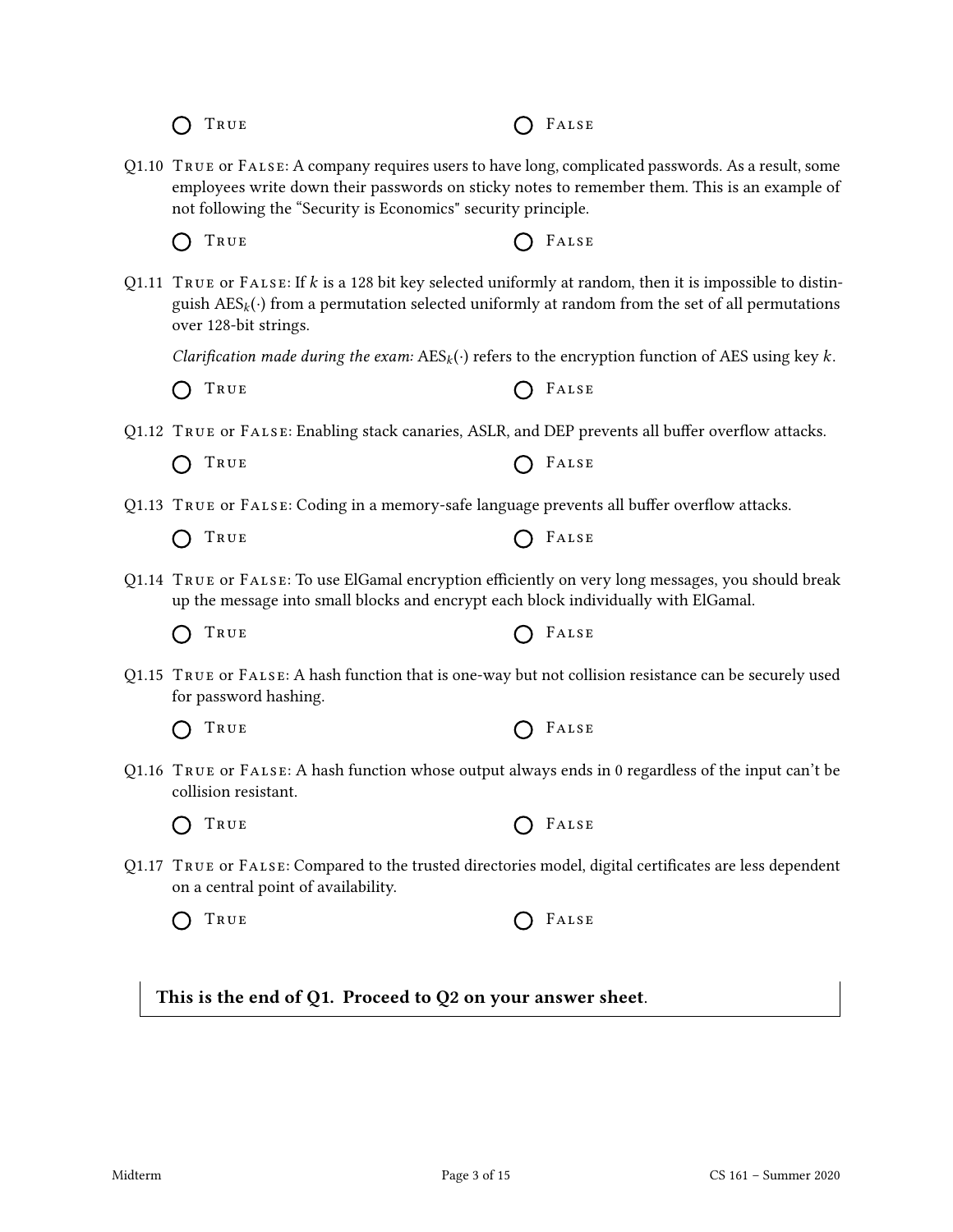### Q2 Asymmetric (29 points)

This question has 7 subparts.

Q2.1 (5 points) In Diffie-Hellman key exchange, which of the following elements would be known to an attacker observing network traffic between Alice and Bob? Assume the same syntax from notes and lecture, and Alice has a  $SK = a$ . Select all that apply.

| $\Box$ (A) g   | $\Box$ (C) a mod p | $\Box$ (E) $g^a$ mod a       |
|----------------|--------------------|------------------------------|
| $\Box$ (B) $p$ | $\Box$ (D) g mod p | $\Box$ (F) None of the above |

Q2.2 (5 points) Consider the un-padded ElGamal encryption scheme as shown in lecture. Alice sends the number 10, but a man-in-the-middle attacker intercepts the message. If Alice sends out the encrypted message  $(R, S)$ , write an expression for a modified message that would cause Bob to receive the number 20.

Please clearly label your final answer on your answer sheet.

Bob is tired of having his email hacked, so he devises a personal encryption method for students to send him messages. Define  $g$  and  $p$  the same way they are defined in ElGamal. Assume that there are  $p$ students, each with a unique SID in the range  $[0, p - 1]$ .

Just like in ElGamal, Bob generates a secret key  $b$ , and a public key  $B = g^{\overline{b}} \pmod{p}.$  Students with a valid student ID (sid) will encrypt their plaintext message m and send (R, S), where  $R = g^{sid} \mod p$  and  $S = (m \times B)^{sid} \mod p$ .

Q2.3 (5 points) Assume Bob is expecting a message from a student with SID  $sid$ . Write an expression for *m* in terms of  $p$ ,  $b$ ,  $R$ ,  $S$ , and sid.

Please clearly label your final answer on your answer sheet.

- Q2.4 (3 points) Will Bob be able to decrypt a message from someone he is not expecting in polynomial time?
	- $\bigcap$  (G) Yes, because Bob can try every sid in polynomial time
	- $\bigcap$  (H) Yes, because the decryption does not require Bob to know sid
	- $\bigcap$  (I) No, because the discrete-log problem is hard
	- $\bigcap$  (J) No, because the factoring problem is hard
	- $\bigcap$  (K) None of the above

 $\bigcap(L)$  —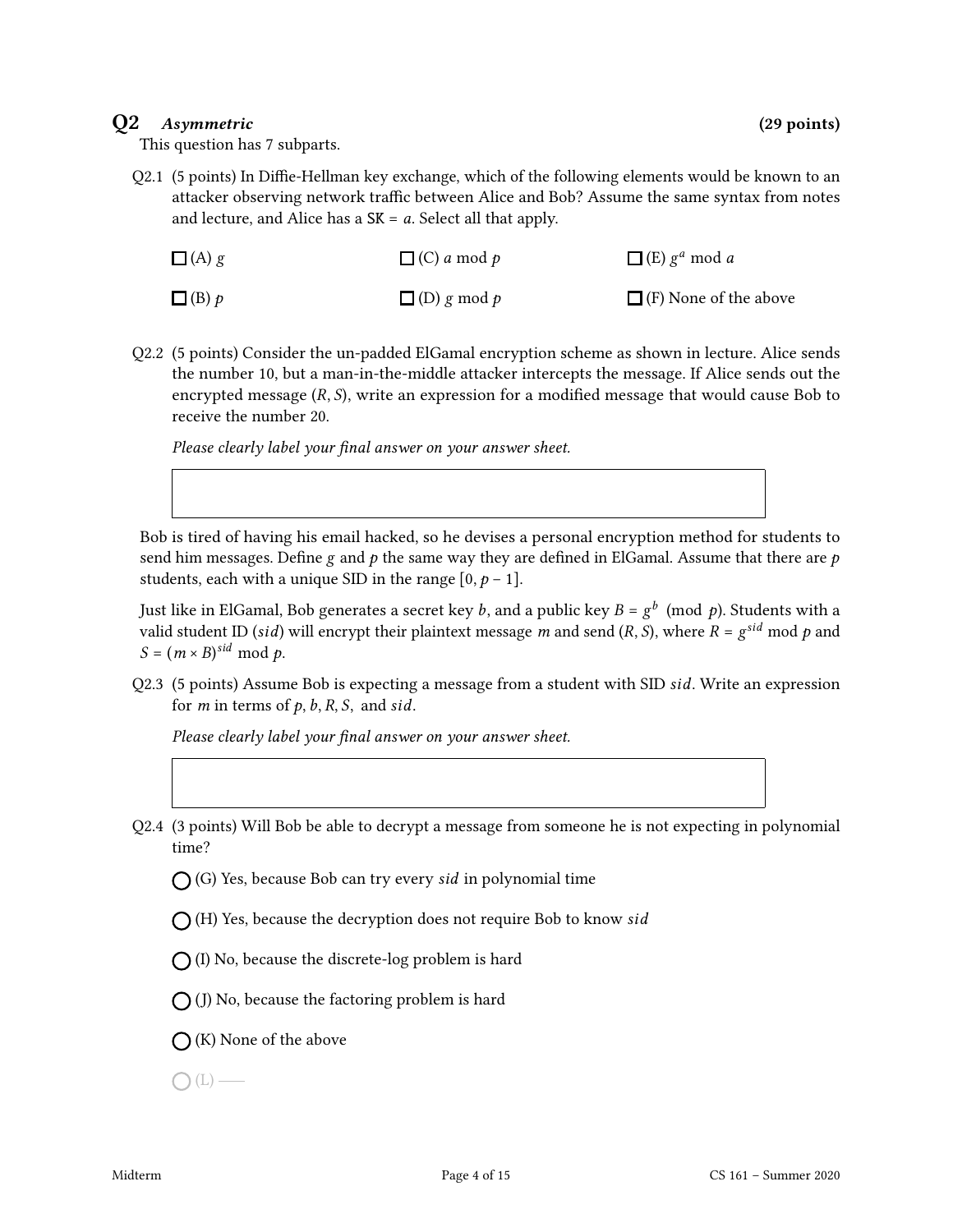Q2.5 (3 points) True or False: The same attack from Q2.2 will succeed under this new schema.

Clarification made during the exam: Subpart 5 is asking if the exact expression you wrote in subpart 2 will have the same effect on the modified scheme.

| $O(A)$ True | $\bigcirc$ (B) False | $\bigcirc$ (C) — | $O(D)$ - | $O(E)$ — | $\bigcirc$ (F) - |
|-------------|----------------------|------------------|----------|----------|------------------|
|-------------|----------------------|------------------|----------|----------|------------------|

Q2.6 (5 points) Suppose Alice is sending Bob your grade  $(R, S)$ , and you know Alice's sid. You have the ability to launch a man-in-the-middle attack. Write an expression for a modified message that would change your grade to be 10 times your original grade.

Please clearly label your final answer on your answer sheet.

- Q2.7 (3 points) Assuming that the recipient knows the sid used, what does this scheme provide? Select
- all that apply.

| $\Box$ (A) Integrity      | $\Box$ (C) Confidentiality   | $\Box$ (E) — |
|---------------------------|------------------------------|--------------|
| $\Box$ (B) Authentication | $\Box$ (D) None of the above | $\Box$ (F) — |

This is the end of Q2. Proceed to Q3 on your answer sheet.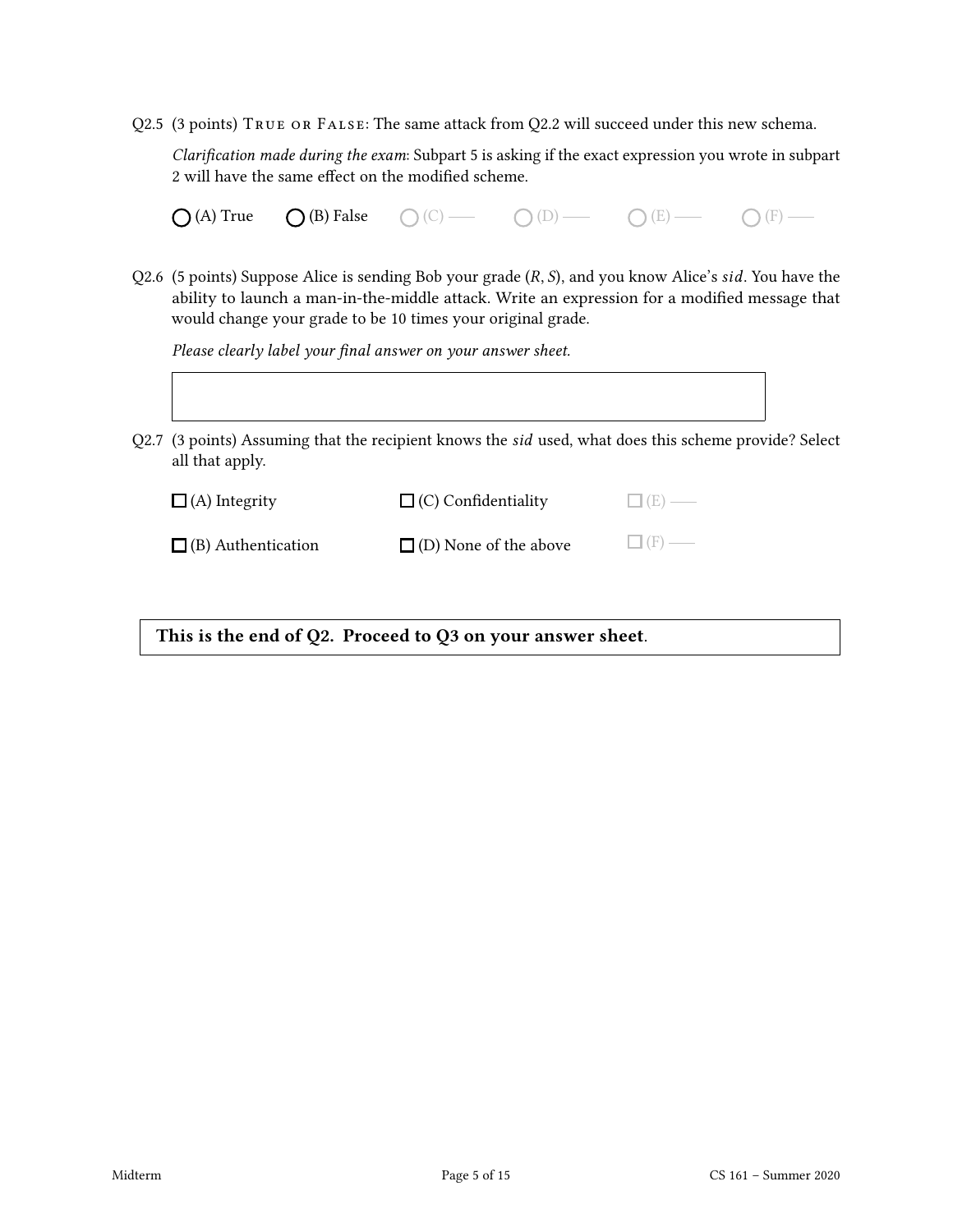### $Q3$  *IV-e got a question for ya*  $(24 \text{ points})$

Determine whether each of the following schemes is IND-CPA secure. This question has 6 subparts.

Q3.1 (6 points) AES-CBC where the IV for message M is chosen as HMAC-SHA256( $k_2$ , M) truncated to the first 128 bits. The MAC key  $k_2$  is distinct from the encryption key  $k_1$ .

Provide a short justification for your answer on your answer sheet.

| $\bigcirc$ (A) Insecure | $\bigcap (C)$ — | $\bigcirc$ (E) — |
|-------------------------|-----------------|------------------|
| $\bigcirc$ (B) Secure   | $O(D)$ —        | $\bigcirc$ (F) — |
|                         |                 |                  |

Q3.2 (6 points) AES-CTR where the IV for message M is chosen as HMAC-SHA256( $k_2$ , M) truncated to the first 128 bits. The MAC key  $k_2$  is distinct from the encryption key  $k_1$ .

Provide a short justification for your answer on your answer sheet.

Clarification made during the exam: You can assume that IV refers to the nonce for CTR mode.

| $\bigcirc$ (G) Insecure | $\bigcirc$ (I) — | $(\ )$ (K) — |
|-------------------------|------------------|--------------|
| $\bigcirc$ (H) Secure   | $O(J)$ —         | $O(L)$ —     |
|                         |                  |              |

Q3.3 (3 points) AES-CBC where the IV for message  $M$  is chosen as SHA-256( $x$ ) truncated to the first 128 bits.  $x$  is a predictable counter starting at 0 and incremented *per message*.

| $\bigcirc$ (A) Insecure | $\bigcap (C)$ — | $O(E)$ —        |
|-------------------------|-----------------|-----------------|
| $\bigcirc$ (B) Secure   | $O(D)$ —        | $\bigcap$ (F) — |

Q3.4 (3 points) AES-CTR where the IV for message  $M$  is chosen as SHA-256( $x$ ) truncated to the first 128 bits.  $x$  is a predictable counter starting at 0 and incremented per message.

Clarification made during the exam: You can assume that IV refers to the nonce for CTR mode.

| $\bigcirc$ (G) Insecure | $\bigcap (I)$ — | $\bigcap (K)$ — |
|-------------------------|-----------------|-----------------|
| $\bigcirc$ (H) Secure   | $\bigcap (J)$ — | $O(L)$ —        |

Q3.5 (3 points) AES-CBC where the IV for message M is chosen as HMAC-SHA256( $k_2 + x$ , M) truncated to the first 128 bits. The MAC key  $k_2$  is distinct from the encryption key  $k_1$  and x is a predictable counter starting at 0 and incremented per message.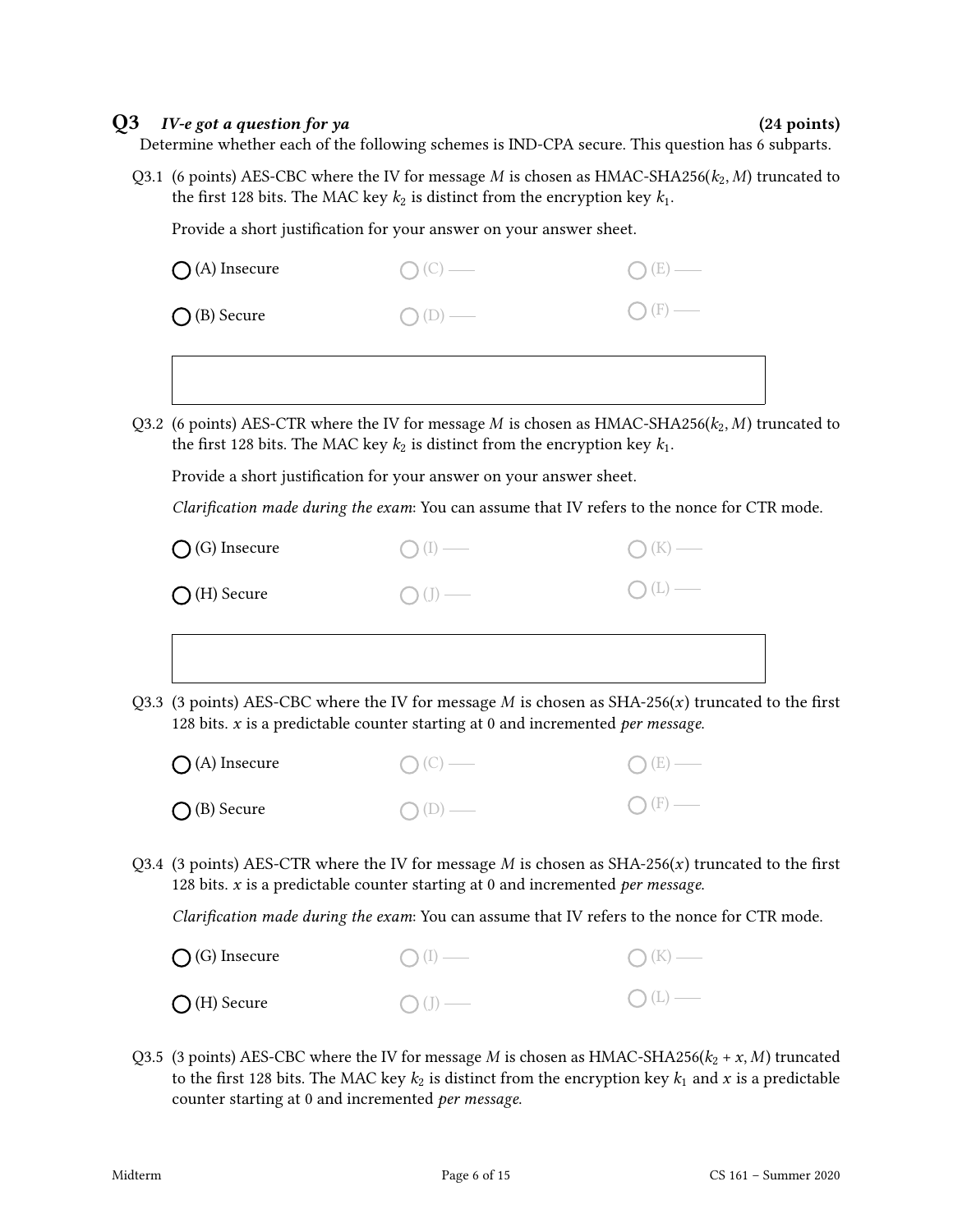| $\bigcap$ (A) Insecure | $O(C)$ — | $O(E)$ —        |
|------------------------|----------|-----------------|
| $\bigcap$ (B) Secure   | $O(D)$ — | $\bigcap$ (F) — |

Q3.6 (3 points) AES-CTR where the IV for message  $M$  is chosen as HMAC-SHA256( $k_2 + x, M$ ) truncated to the first 128 bits. The MAC key  $k_2$  is distinct from the encryption key  $k_1$  and  $x$  is a predictable counter starting at 0 and incremented per message.

Clarification made during the exam: You can assume that IV refers to the nonce for CTR mode.

| $\bigcirc$ (G) Insecure | $\bigcap (I)$ — | $\bigcap (K)$ — |
|-------------------------|-----------------|-----------------|
| $\bigcap$ (H) Secure    | $\bigcap (J)$ — | $O(L)$ —        |

This is the end of Q3. Proceed to Q4 on your answer sheet.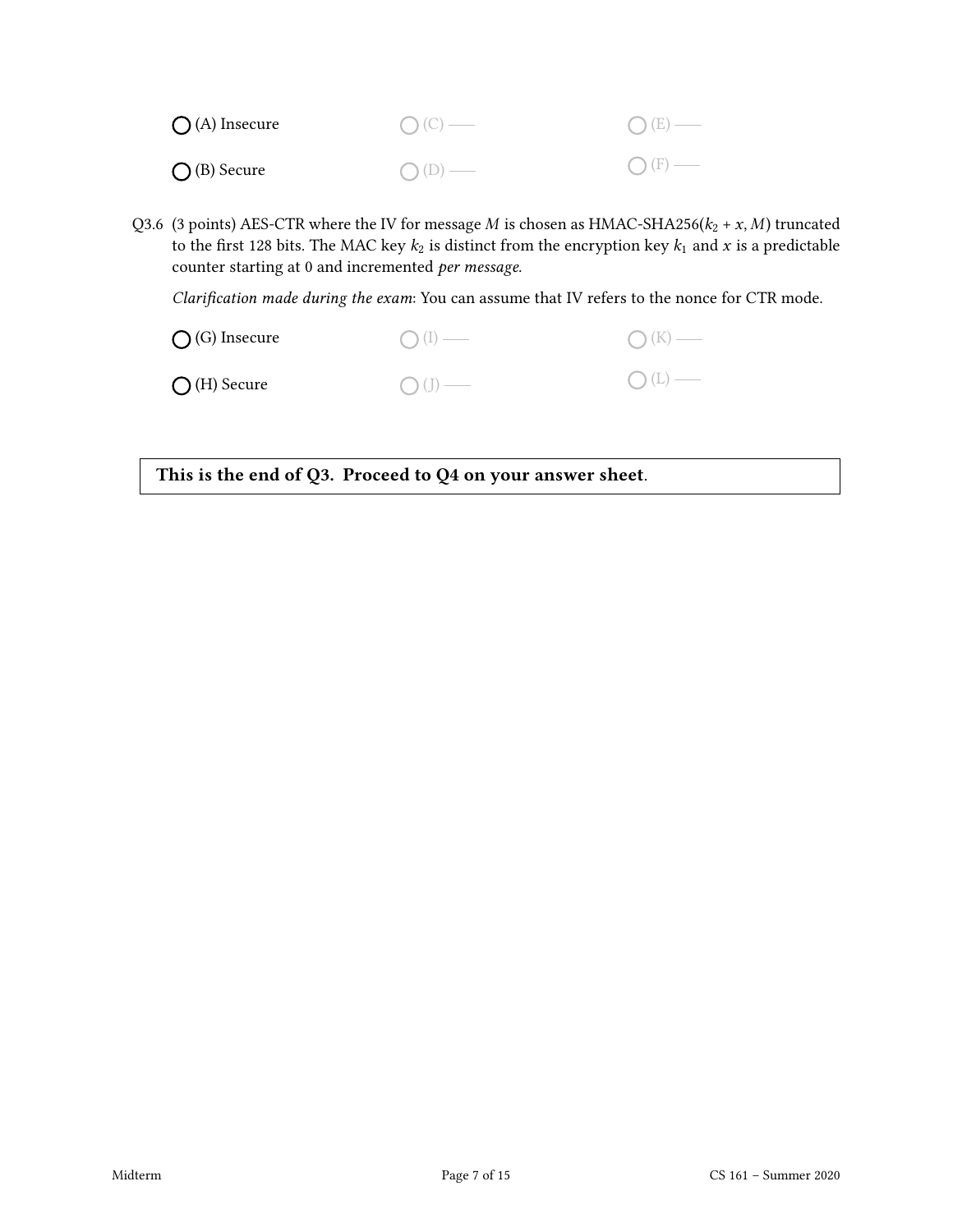This question has 9 subparts.

Consider a new C function, steg(char \*s). It is similar to gets, but instead of writing to higher memory addresses, steg stores the user input by writing to lower memory addresses, starting at the memory address pointed to by s.

For example, if I call  $\text{step}(\text{str})$  and  $\&\text{str} = 0$ xdeadbeef, and I type in xyz as input, the byte x will be stored at 0xdeadbeef, the byte y will be stored at 0xdeadbeee, and the byte z will be stored at 0xdeadbeed.

Consider the following vulnerable C code that uses steg:

```
1 void display (char *buf) {
2 \mid steg (buf);
3 printf ("%s", buf);
4 }
5
6 int main () {
7 char door [4];
8 display (& door);
9 }
```
(3 points) Fill in the numbered blanks for this incomplete stack diagram. Each box in the diagram represents 4 bytes. Each blank is worth 3 points.

|                           | rip of main                  |    |
|---------------------------|------------------------------|----|
|                           | sfp of main                  |    |
|                           | (1)                          |    |
|                           | $\left( 2\right)$            |    |
|                           | (3)                          |    |
|                           | sfp of display               |    |
| Q4.1 Blank (1)            |                              |    |
| $\bigcirc$ (A) door       | $(C)$ rip of display         | E. |
|                           |                              |    |
| $O(B)$ buf = &door        |                              |    |
|                           |                              |    |
| $Q4.2$ Blank $(2)$        |                              |    |
|                           |                              |    |
| $(G)$ door                | $\bigcap$ (I) rip of display |    |
|                           |                              |    |
| $\bigcap$ (H) buf = &door |                              |    |
|                           |                              |    |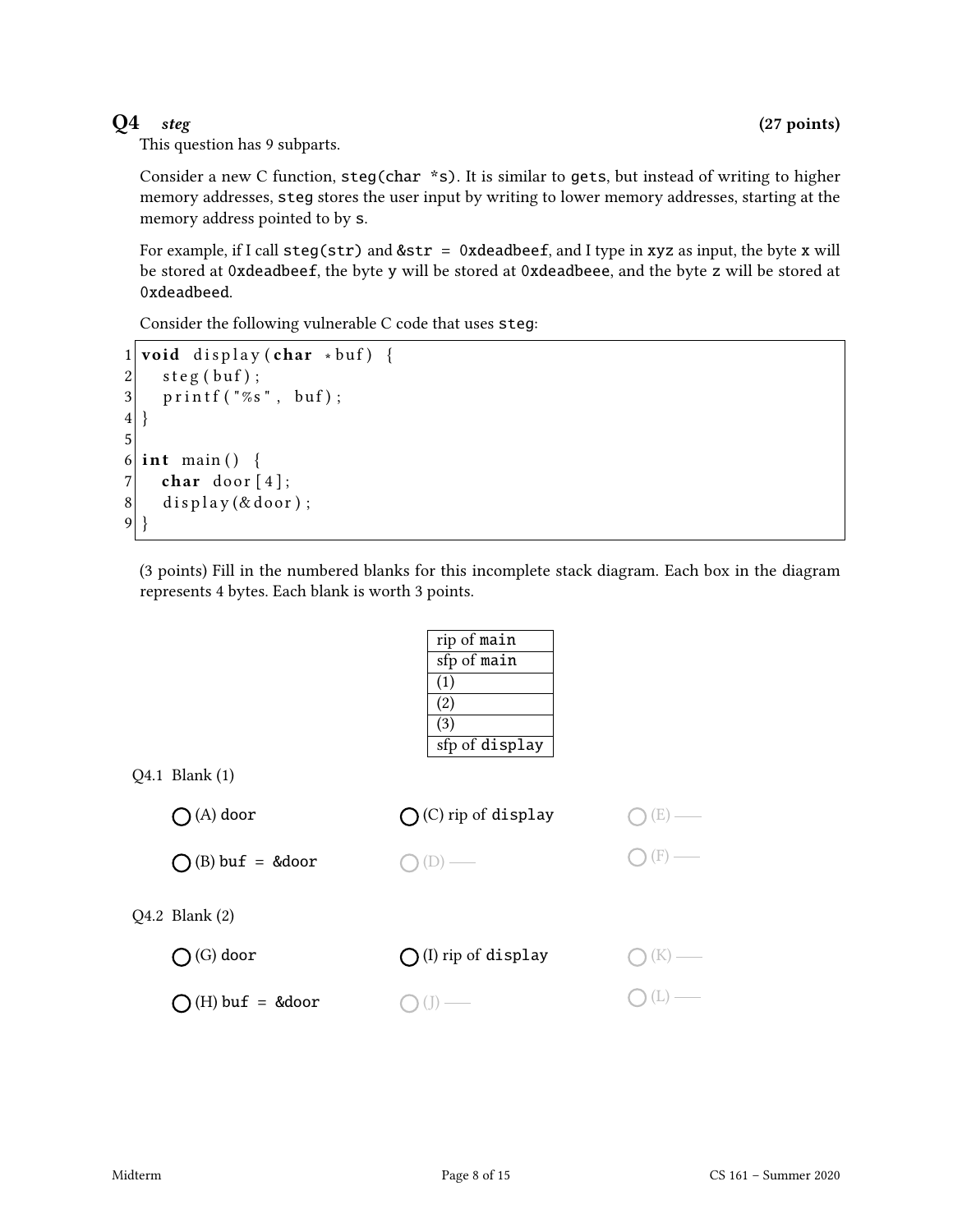Q4.3 Blank (3)

| $\bigcap (A)$ door | $\bigcap$ (C) rip of display | $O(E)$ —        |
|--------------------|------------------------------|-----------------|
| $O(B)$ buf = &door | $O(D)$ —                     | $\bigcap$ (F) — |

Q4.4 (3 points) Which rip is vulnerable to being changed during the call to steg?

Remember that the rip of a function f refers to the EIP of the previous function that is pushed onto the stack when calling f.

| $\bigcap$ (G) display | $\bigcap$ (I) None of the above | $\bigcap (K)$ — |
|-----------------------|---------------------------------|-----------------|
| $\bigcap$ (H) main    | $\bigcap (J)$ —                 | $O(L)$ —        |

Suppose we have an 8-byte shellcode. Denote REV\_SHELLCODE as a reversed version of this shellcode.

We find the address of door to be 0xbfffff1c. Complete the exploit in the following three parts to cause the shellcode to execute.

Hint: x86 is little-endian (ie. the least significant byte of a word is stored at the lowest address), and we are writing from higher addresses to lower addresses.

Hint:  $0$ xbfffff1c - 16 =  $0$ xbfffff0c, and  $0$ xbfffff1c - 8 =  $0$ xbfffff14.

 $Q4.5$  (3 points) At the call to steg at line 2, first input this many bytes of garbage to reach the rip:

(A) 0  $\bigcirc$  (B) 1  $\bigcirc$  (C) 5  $\bigcirc$  (D) 9  $\bigcirc$  (E) 13  $\bigcirc$  (F) 17

Q4.6 (3 points) Then overwrite the rip with these bytes:

| $\bigcap$ (G) \xbf\xff\xff\x0c | $\bigcap (J) \x14\xff\xff\xbf$ |
|--------------------------------|--------------------------------|
| $\bigcap(H)\x0c\xff\xff\xbf$   | $\bigcap$ (K) REV_SHELLCODE    |
| $\bigcap (I) \xbf\xff\xff\x14$ | $\bigcap (L)$                  |

Q4.7 (3 points) Then input these bytes:

| $\bigcap (A) \xbf\xff\xff\xoC$ | $\bigcap$ (D) \x14\xff\xff\xbf |
|--------------------------------|--------------------------------|
| $\bigcap (B) \x0c\xff\xff\xbf$ | $\bigcap$ (E) REV_SHELLCODE    |
| $\bigcap$ (C) \xbf\xff\xff\x14 | $\bigcap$ (F) —                |

Q4.8 (3 points) Would the exploit from the previous parts still work if stack canaries were enabled? Assume there is no way for the attacker to learn the value of the stack canary.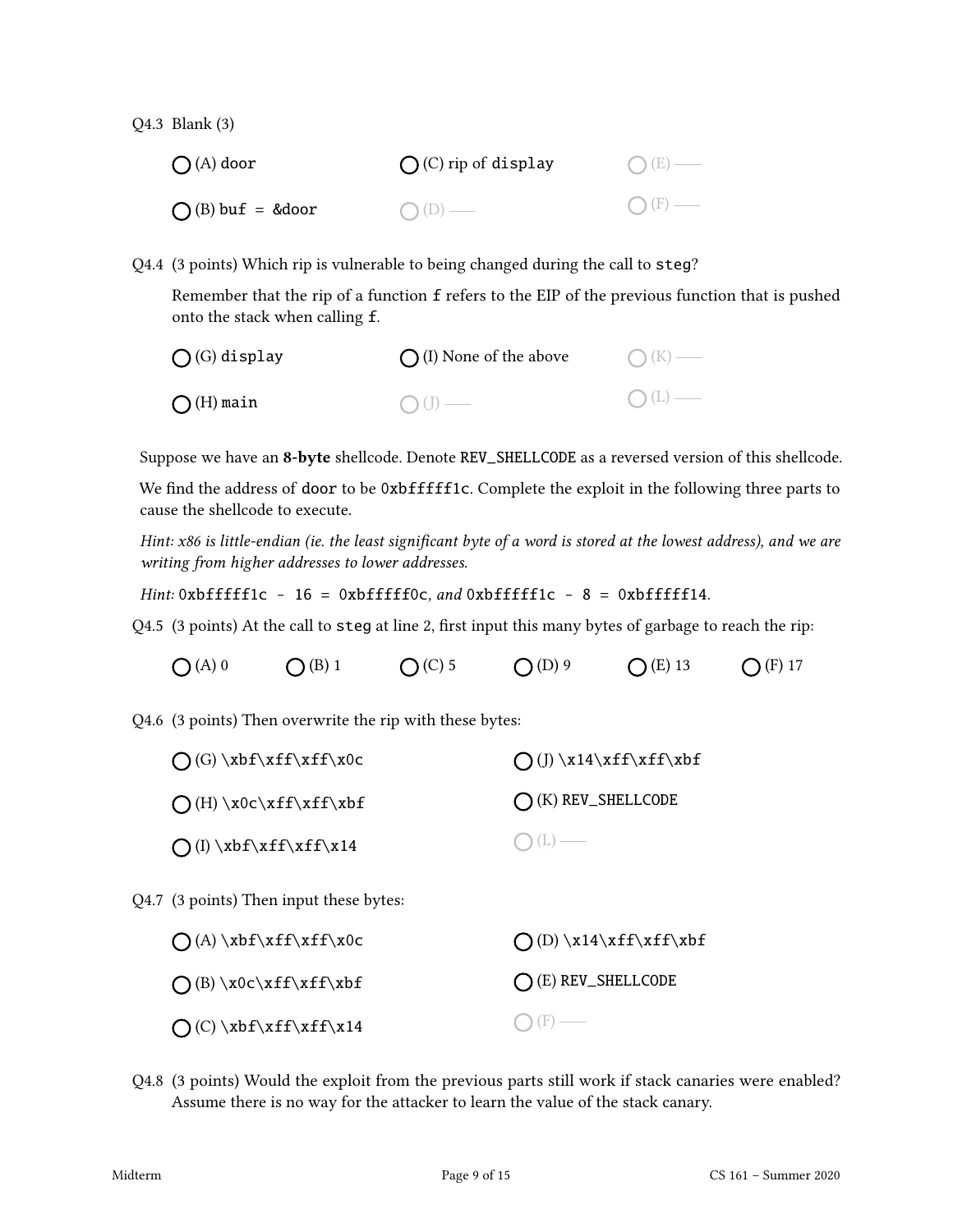$\bigcirc$  (G) Yes  $\bigcirc$  (H) No  $\bigcirc$  (I)  $\longrightarrow$   $\bigcirc$  (J)  $\longrightarrow$   $\bigcirc$  (K)  $\longrightarrow$   $\bigcirc$  (L)  $\longrightarrow$ 

Q4.9 (3 points) What is the length (in bytes) of the longest shellcode that can be executed using the exploit in the previous parts without triggering a stack canary? Assume there is no way for the attacker to learn the value of the stack canary.

Please clearly label your final answer on your answer sheet.

This is the end of Q4. Proceed to Q5 on your answer sheet.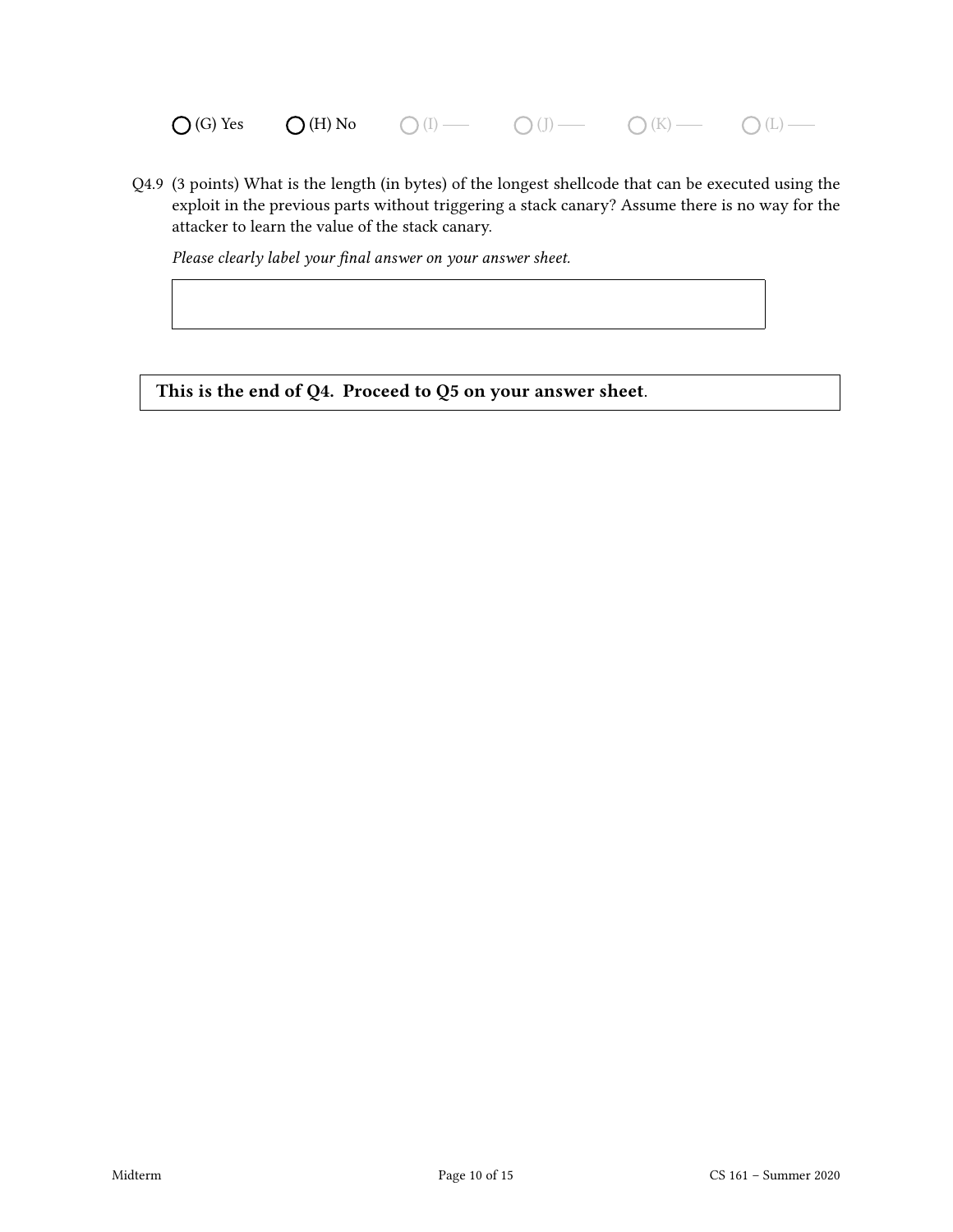### Q5 A Dangerous Game (35 points)

This question has 9 subparts.

Note: This is the hardest question on the exam. We recommend trying the other questions on the exam before this one.

A new online game, *HackMe*, splits 128-512 players into groups of 16 and has all groups compete to hack each other. HackMe uses a hash table to create groups and store info about each player.

Recall that a hash table is an array of "buckets" (here each bucket is a linked list). To add a player to the table, a hash function is evaluated to decide which bucket the player goes into, and they are appended to the linked list of that bucket.

```
1 typedef struct Player {
2 int id;
3 int hacking ability;
4 } Player;
5
6 typedef struct Bucket {
7 int8_t size; // 8 bit signed integer
8 Linked List *b; // Pointer to a linked list implementation
9 } Bucket;
10
11 typedef struct HashTable {
12 int players;
13 Bucket buckets [16];
14 } HashTable;
15
16 void add_player (HashTable *t, Player p) {
17 size_t idx = hash(p.id + t->players); // hash range is [0, 16)18 append (t - >buckets [idx].b, p); // appends p to LinkedList
19 t –> buckets [idx]. size += 1;
20 t –> players += 1;
21 }
```
Q5.1 (3 points) Assume that hash() outputs an unsigned integer equal to the last 4 bits of a pseudorandom, cryptographic hash function. If the table contains a number of Players with random ids, what do you expect about the size of the buckets?

 $\bigcap$  (A) They will all roughly be the same size

(B) The  $0^{\text{th}}$  bucket will be larger than the  $1^{\text{st}}$  bucket

(C) The  $1^{\text{st}}$  bucket will be larger than the  $0^{\text{th}}$  bucket

- $\bigcap(D)$  —
- (E)
- $\bigcap$  (F) —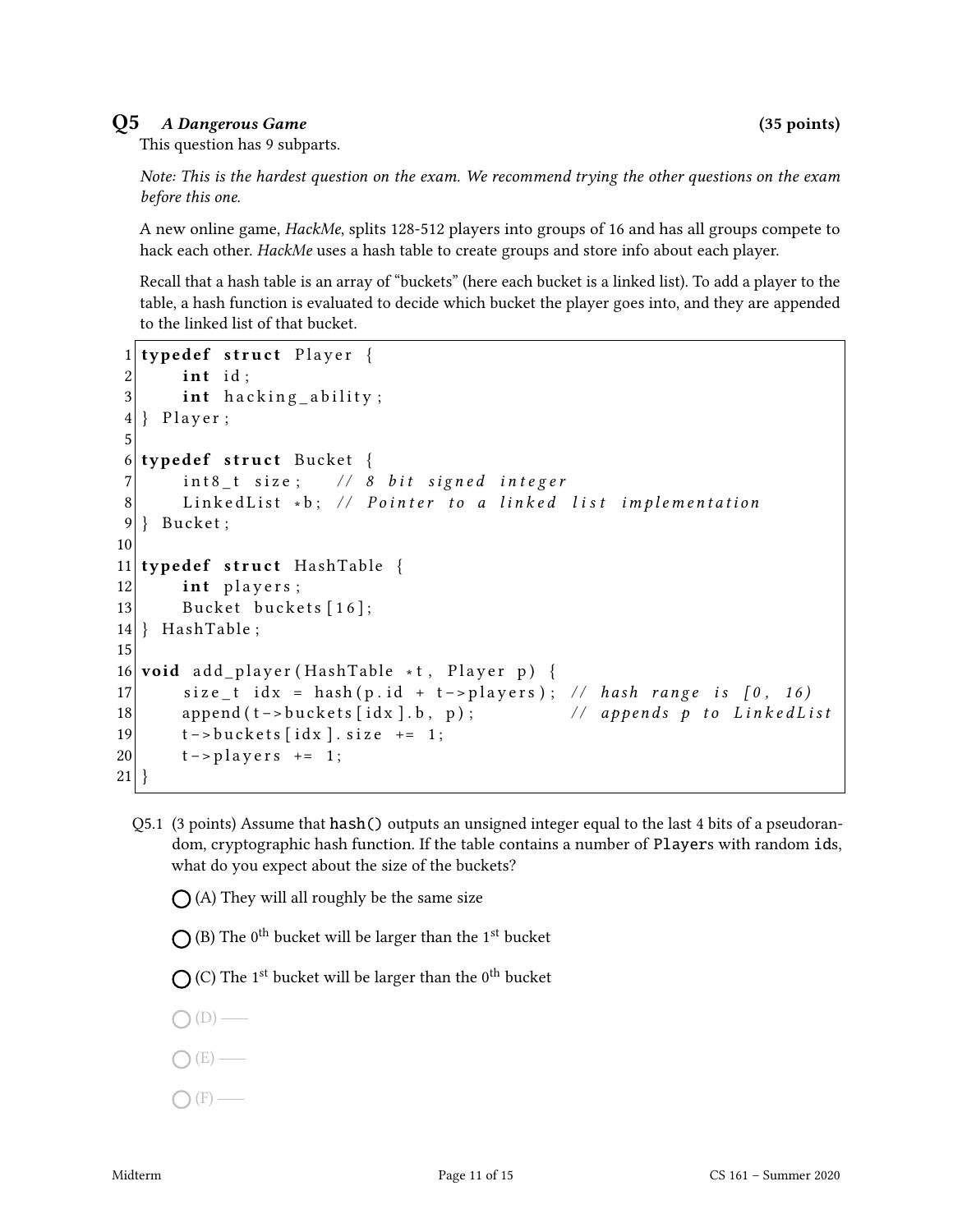Q5.2 (3 points) Assume that hash() outputs an unsigned integer equal to the last 4 bits of a pseudorandom, cryptographic hash function. If the table contains a number of Players with the same id, what do you expect about the size of the buckets?

 $\bigcap$  (G) They will all roughly be the same size

(H) The  $0^{\text{th}}$  bucket will be larger than the  $1^{\text{st}}$  bucket

(I) The  $1^{\text{st}}$  bucket will be larger than the  $0^{\text{th}}$  bucket

 $\bigcirc$  (J) —  $\bigcap (K)$  —  $\bigcap(L)$  —

Q5.3 (3 points) Say a user stores a large number (ie. 10000) of Players in a HashTable.

Which of the following would occur given the code above?

| $\bigcap$ (A) Integer overflow | $\bigcap$ (C) Off-by-one | $O(E)$ —        |
|--------------------------------|--------------------------|-----------------|
| $\bigcap$ (B) Buffer overflow  | $\bigcap$ (D) —          | $\bigcap$ (F) — |

Q5.4 (3 points) Which line number contains the vulnerability from the previous part?

| $\bigcirc$ (G) Line 7 | $\bigcap (I)$ Line 13 | $O(K)$ —     |
|-----------------------|-----------------------|--------------|
| $\bigcap$ (H) Line 8  | $\bigcirc$ (J) —      | $\bigcap(L)$ |

To register a group for playing HackMe, one inputs a list of Players to the following function which adds all Players to a HashTable, assigns the group to a server based on size of the 0<sup>th</sup> bucket, and sets a group name.

|                | 1 void register_group (Player * players, size_t num_players) {           |
|----------------|--------------------------------------------------------------------------|
| 2              | char *server_names $[128] = \{ / *$ Contains 128 server names */ $\};$   |
| 3              | char * a_gift = $0 \times f$ fffd528; // Pointer to the stack canary     |
| $\overline{4}$ | char group_name $[16]$ ;                                                 |
| $\overline{5}$ | HashTable group;                                                         |
| 6              | for (int i = 0; i < $num_{\text{players}}$ ; i++) {                      |
| $\overline{7}$ | $add_{p}layer(\&$ group, players[i]);                                    |
| 8              |                                                                          |
| 9              | printf ("Use server: %s\n", server_names [group. buckets $[0]$ . size]); |
| 10             | printf ("Please provide 16 character group name: $\ln$ ");               |
| 11             | $gets (group_name);$                                                     |
| 12             | $\cdots$                                                                 |
| 13             |                                                                          |
|                |                                                                          |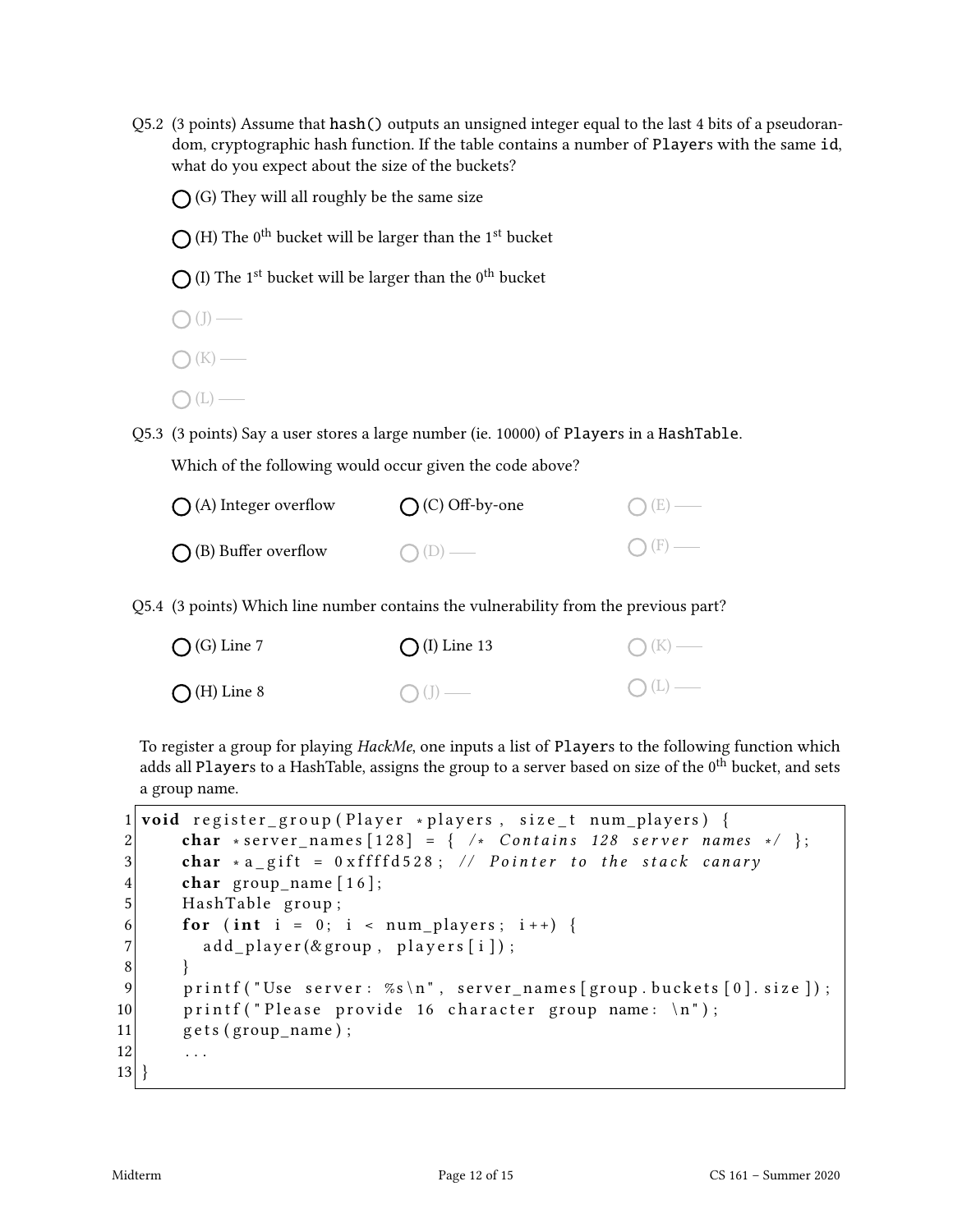Q5.5 (5 points) Consider line 9:

```
printf("Use server: %s\n", server_names[group.buckets[0].size]);
```
Which valid values of group.buckets[0].size would cause this statement to print something outside of server\_names?

 $\frac{1}{2}$  = group.buckets[0].size  $\leq$ 

Please clearly label your final answer on your answer sheet.

Q5.6 (10 points) Mallory challenges you to hack HackMe. Assume you can invoke register\_group with a list of Player's of your choosing, but the list must have length between [128, 512] and num\_players must always be correct.

HackMe uses a 32-bit x86 system with stack canaries enabled (assume that canaries don't contain null bytes) but no WˆX bit or ASLR. In order to help you out, Mallory has added a pointer to the stack canary: a\_gift.

Describe the list of Players you input. Assume that hash() is a publicly-known function that you can query before making your list.

Clarification made during the exam:  $a$  gift is a pointer to the stack canary of the register group frame.

Clarification made during the exam: Your answer to subpart 6 should give you information to complete the exploit in subpart 7.

 $\bigcap(G)$  (H)  $\bigcap(H)$  (I)  $\bigcap(H)$  (J)  $\bigcap(H)$  (I)  $\bigcap(H)$  (L)  $\bigcap(H)$ 

If you need more space on your answer sheet, you can write on a blank sheet of paper and attach it with your submission.



Q5.7 (5 points) Write down your exact input to the gets call at line 11. Assume that SHELLCODE holds 64-byte shellcode, GARBAGE is an arbitrary byte, and OUTPUT is the output from the print statement at line 9.

You can write constants using hex (e.g., 0xFF or 0xA02200FC). For instance,  $4*GARBAGE + OUTPUT[:1]$ + SHELLCODE would represent four irrelevant bytes, followed by the first byte of the print result, followed by the 64-byte shellcode.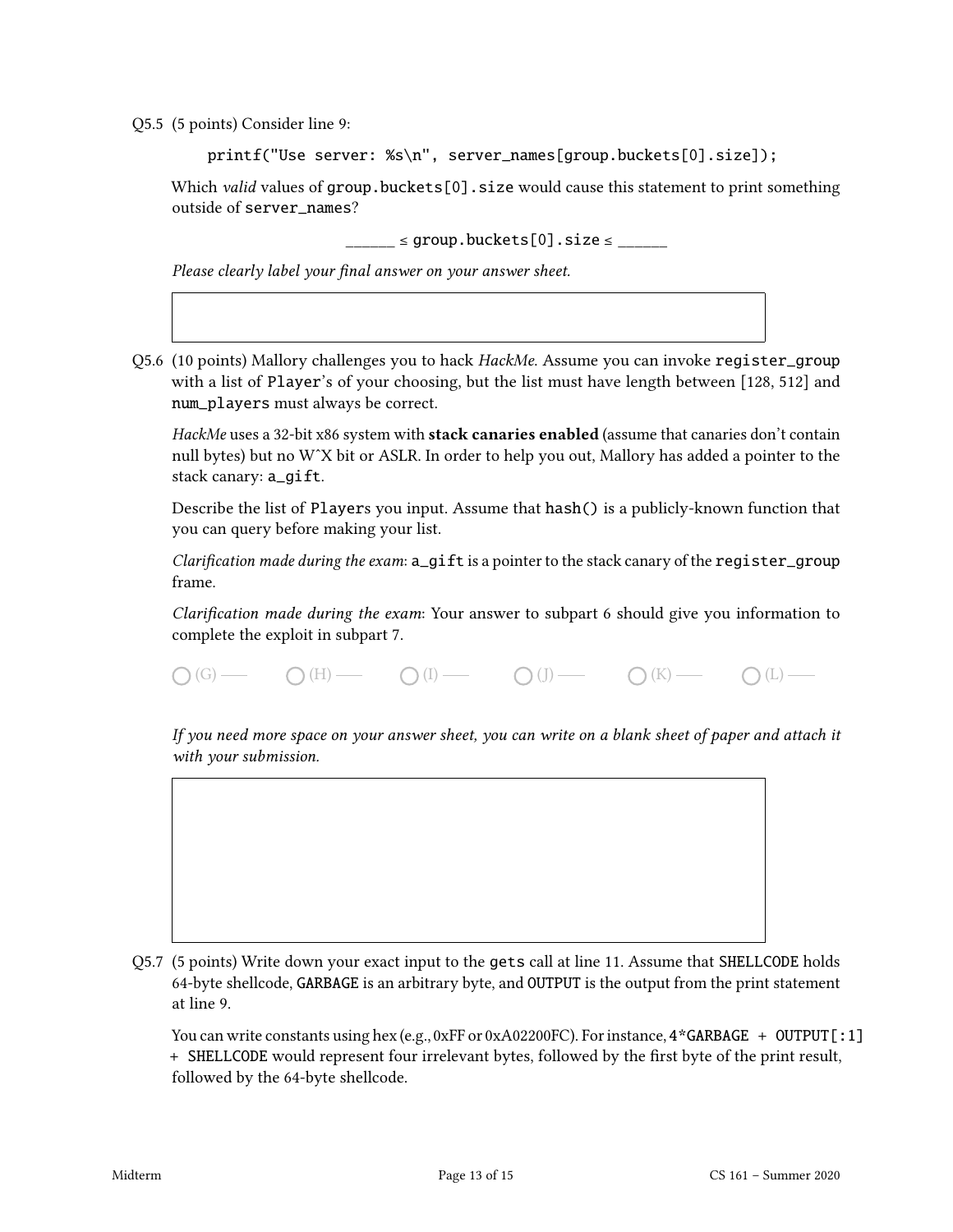## $\bigcirc (A) \longrightarrow \bigcirc (B) \longrightarrow \bigcirc (C) \longrightarrow \bigcirc (D) \longrightarrow \bigcirc (E) \longrightarrow \bigcirc (F) \longrightarrow$